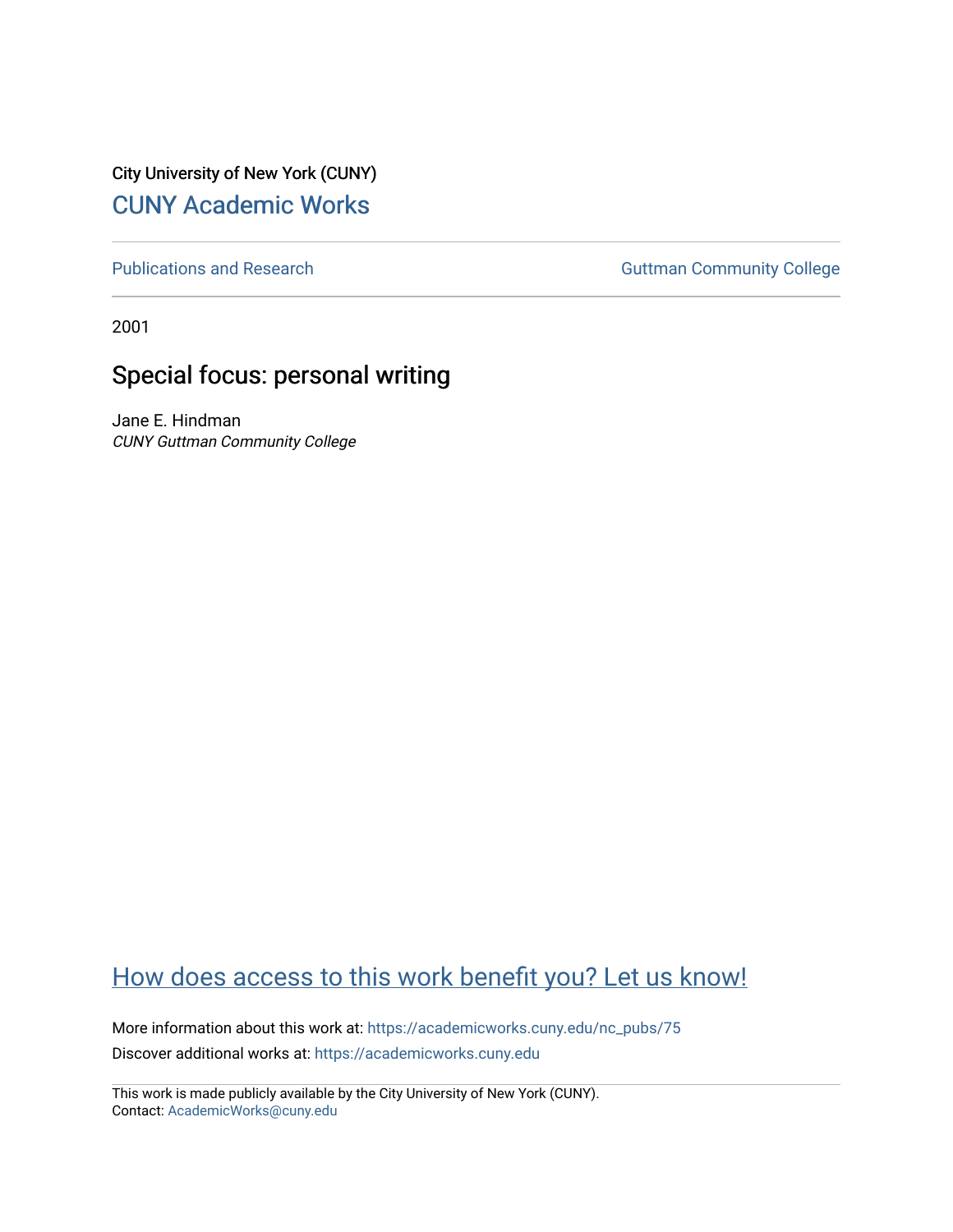## Special Focus: Personal Writing

#### Jane E. Hindman

[Editor's note: The following pieces treat the nature, role, and problematics of personal writing in academic discourse and professional work. Jane E. Hindman guest edited this special-focus section; she introduces and contributes an essay to it. Although the entries can be read as individual pieces, collectively they address—and challenge—the place of personal writing in our professional contexts. Please see "Announcements and Calls for Papers" for details on a special issue dedicated to this topic.]

 ny academic even vaguely aware of current trends in scholarship has noted the preeminence of "the personal" in the last few years. In examinations of how a researcher's position constructs her qualitative studies (Geertz, Kirsch); what limits on self-disclosure should constrain our assignments to students (Morgan); which aspects of our individual backgrounds we can feasibly bring into the classroom (Spack, Bloom); how one's literacy autobiography predicts, expands, and limits her identity (Brodkey, Villanueva); how such seemingly private, individual characteristics as our visceral responses are socially, professionally disciplined (R. Miller; Hindman "Authorizing"); how readers' consumption of others' self-disclo sure necessitates self-reflexivity (Lu; Hindman "[Mis]Recognizing")—in these ways and others we have been expanding our fascination with the ways identity, positionality, and the body [are] construct[ed by] discourse. Much less clear, how ever, is just what we mean when we use the terms "the personal" and "personal

Jane E. Hindman is associate professor in the Department of Rhetoric and Writing Studies at San Diego State University. Her research has considered a wide range of topics-from developing methods for evaluating writing and teaching, to analyzing quiltmaking as metaphor and practice in African Ameri can rhetorics to authorizing anger in a woman's reading of Plato's Gorgias, to theorizing and embodying "the personal" in academic discourse-and has appeared in Pre/Text, Journal of Basic Writing, JAC, WPA: Writing Program Administration, LIT, and others. She's currently completing a book, Inside Out: Getting Personal about Professing Academic Discourse. Her life work includes writing about, but trying not to take, things personally.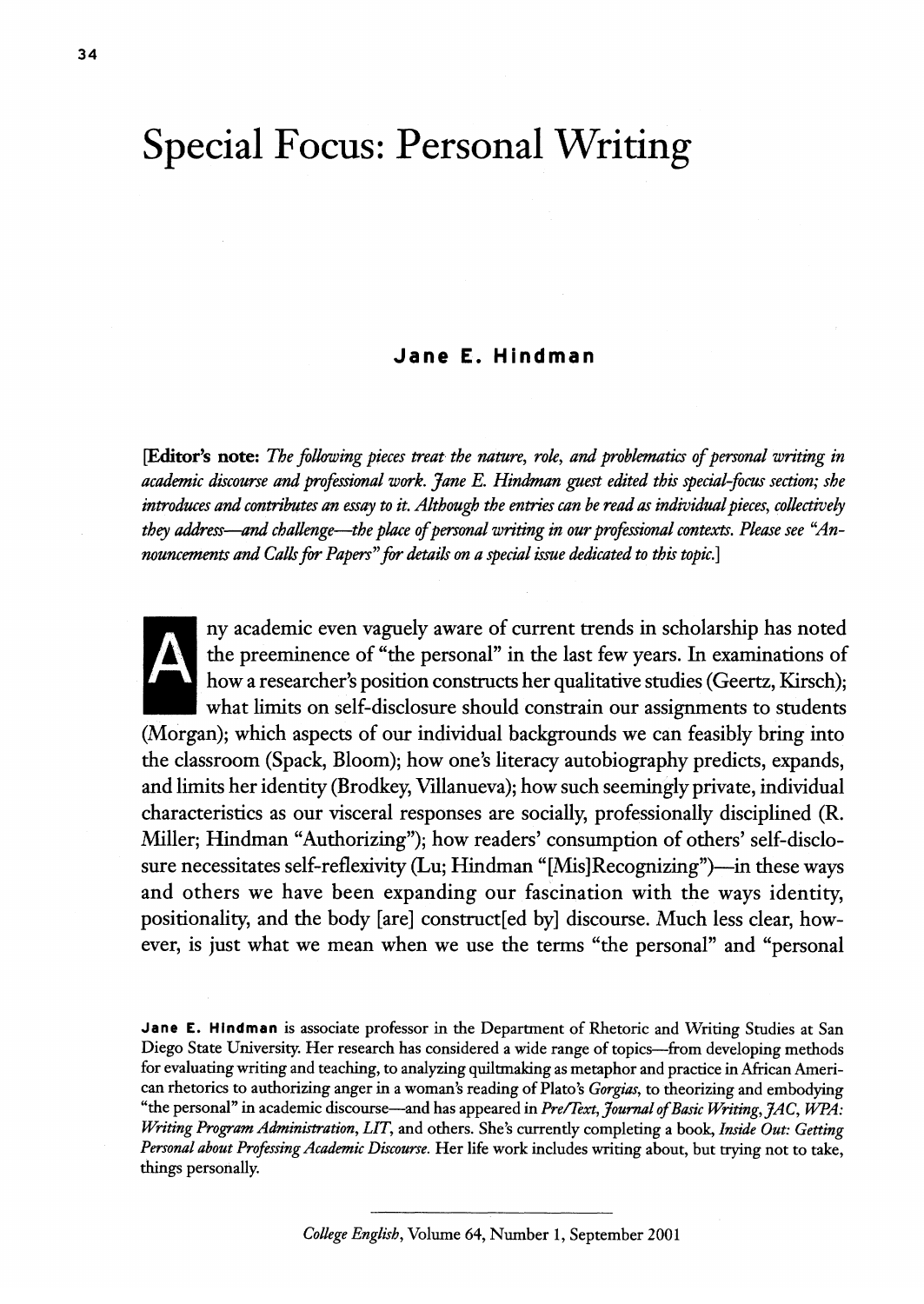writing." Even more murky are our standards for measuring the effectiveness of personal writing, despite the fact that we have ardently debated its merits and defi ciencies.

 Ameliorating such mystification is the purpose of this special section. It aims not only to clarify the myriad denotations of "the personal" in academic discourse but also to suggest viable criteria for evaluating the effectiveness of personal writing's contributions to knowledge-making in English studies. Further, it offers an example of how personal writing can promote the material as well as the subversive authority of our own professional discourse.

 Dedicated to "The Politics of the Personal," the first selection presents an in formal dialogue among several prominent authors. As is evident in the authors' varying views, the possibilities of a more personal form of academic discourse have developed from the particular context of current literary and literacy studies: these include in the last decade our emerging recognition of the qualitative researcher's role in con structing knowledge; feminist rhetoric's concern with the ethics of representation and the concurrent postmodern shift from the individual to subjectivity; English studies' fascination with blurred genres; critical autobiography's critique of a unified author; and expressivist pedagogy's promotion of students' need for a discourse au thorized by their own experiences and cultural knowledge. From these same possi bilities, however, emerge the problems of personal writing: because our notions of "the personal" have evolved from such diverse contexts, our multiple and sometime duplicitous understandings of it create confusion and powerful (and potentially pomp ous) political debate. A crucial contribution of these symposium authors' conversa tion, then, is their presentation of many of the competing versions of personal discourse as well as the accompanying challenges to particular versions.

 Deborah Brandt's and Ellen Cushman's depictions of the personal, for instance, refer to the concepts of positionality and reflexivity in ethnographic and/or case studies. In general terms, the role of the personal in these instances is to contextualize, to situate, the background(s) of not just the individuals considered in a study but also the researcher herself. Proponents of "personally" positioned researchers and interviewees hold that because abstract discourse objectifies the individual charac teristics of human subjects and constructs author-evacuated prose, it removes any materiality from discourse. As a result, such discourse perpetuates the disciplinary will to truth because it misrecognizes (that is, willfully ignores) what is at stake in the writing. Thus, for many, ethical qualitative research practices demand that the re searcher reflect on and explain to readers how her own definitive characteristicssuch as race, gender, socio-economic background, and so on-as well as those of her subjects influence her findings and the construction of her text.

 Clearly, Brandt, Cushman, and Anne Herrington object to this particular insis tence on including "the personal" in professional writing: Herrington argues that "a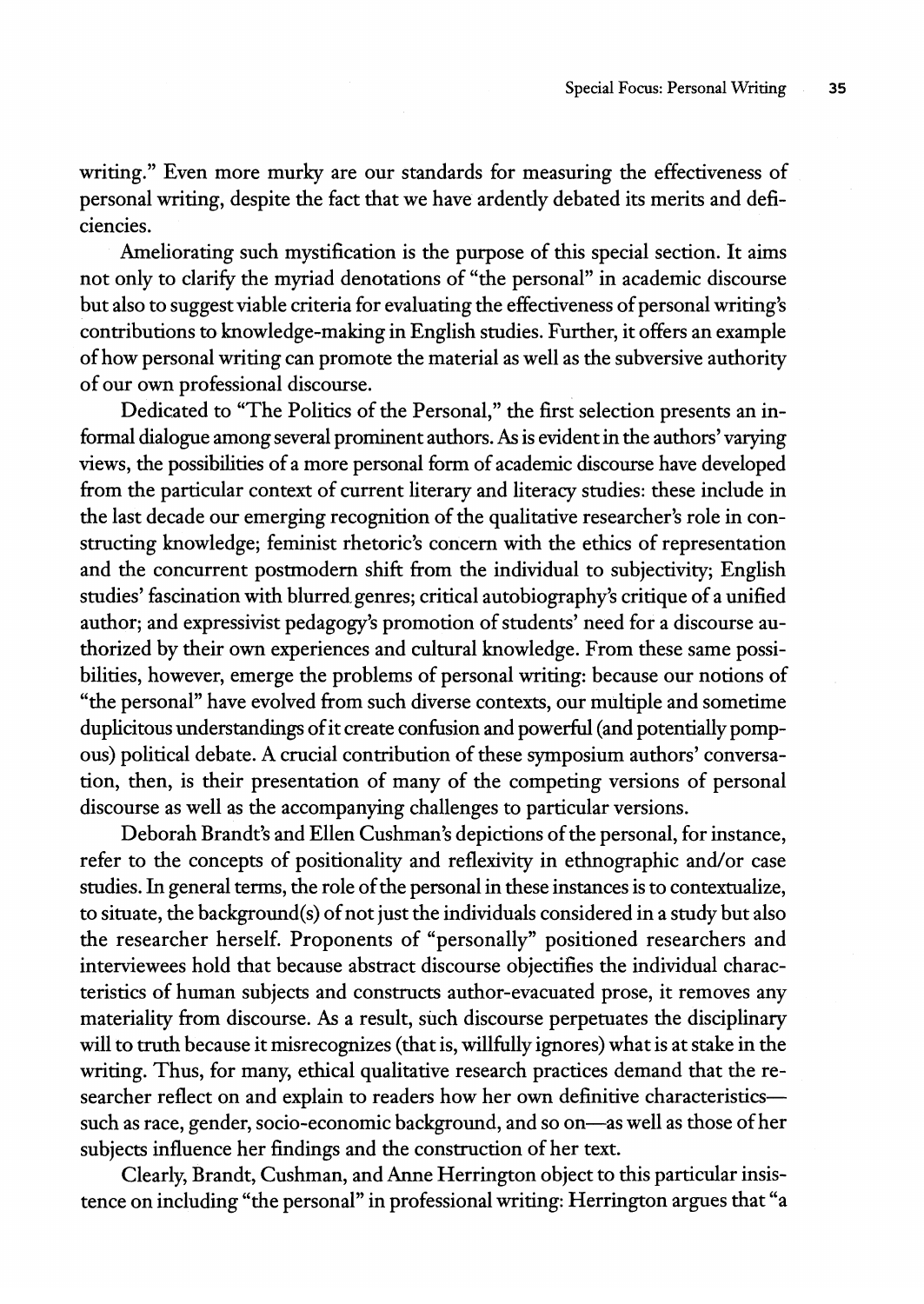methodological imperative to write of what we might view as private" invades the privacy of researcher and subject(s); Brandt claims that demands for individual dis closure fragment the interests of the collective; and Cushman contends that "pres sures to self-disclose often compromise scholars' agency." These objections evoke a recurring challenge to personal writing, one that John Schilb "think[s] of as the Foucauldian argument, for those who advance it are apt to cite the ... History of Sexuality. There [Foucault] points out that even in secular spheres, the modern West has used confession as a mode of social control; getting people to reveal their private life is a prime way of disciplining them" (173). Opponents use this "Foucauldian argument" to undermine claims for the subversive power of personal writing, to deny its ability to offer scholars what symposium author Gesa Kirsch calls "'a place to talk back,' to write in ways that bring about the possibility of change." To such opponents of the power of the personal, this "Foucauldian argument" demonstrates the coercive and co-optive capacity of the personal to create what Trinh T. Minh-ha has termed "planned authenticity."

 What opponents do not always consider, however, are the ways that self-disclo sure can be tempered, controlled. An ethics that recognizes and reveals what is at stake in professional writing-be it qualitative, theoretical, practical or "purely" au tobiographical in nature-is not synonymous with what Herrington fears may be "an imperative or expectation that we should be outing ourselves about all manners of personal things." As even symposium author Victor Villanueva argues-"even" because of his widely-read, intimate accounts of growing up as a person of color- "there are parts of my life that remain my own." Schilb also notes that historically the practice of telling one another stories of oppression and resistance has built solidarity among women and members of other marginalized groups; the "Foucauldian argument" against personal writing, Schilb reminds us, "obscures this history" (173).

 Ellen Cushman's further objection to "justify[ing]" how she gained access to the community she studied summons another challenge to personal writing: "Self reflexivity is the problem here," she claims, "because it inevitably leads to a simplifi cation." Though this particular challenge is more often launched at strictly autobiographical rather than positioned, self-reflexive quantitative accounts, it ar ticulates what is often described as the inherently "essentializing" nature of the per sonal. This charge centers in the belief that in narrating their life-experiences authors invariably construct a simplified, unified, and therefore fictive version of a complex "essential" self. Often evoked by feminists as well as American ethnic rhetoricians decrying the notion that some fundamental or quintessential characteristic defines or distinguishes the Other, this challenge to personal writing has best been coun tered by theorists of women's autobiography. In particular, Susan Freidman has dem onstrated how women autobiographers, denied the luxury of experiencing the Self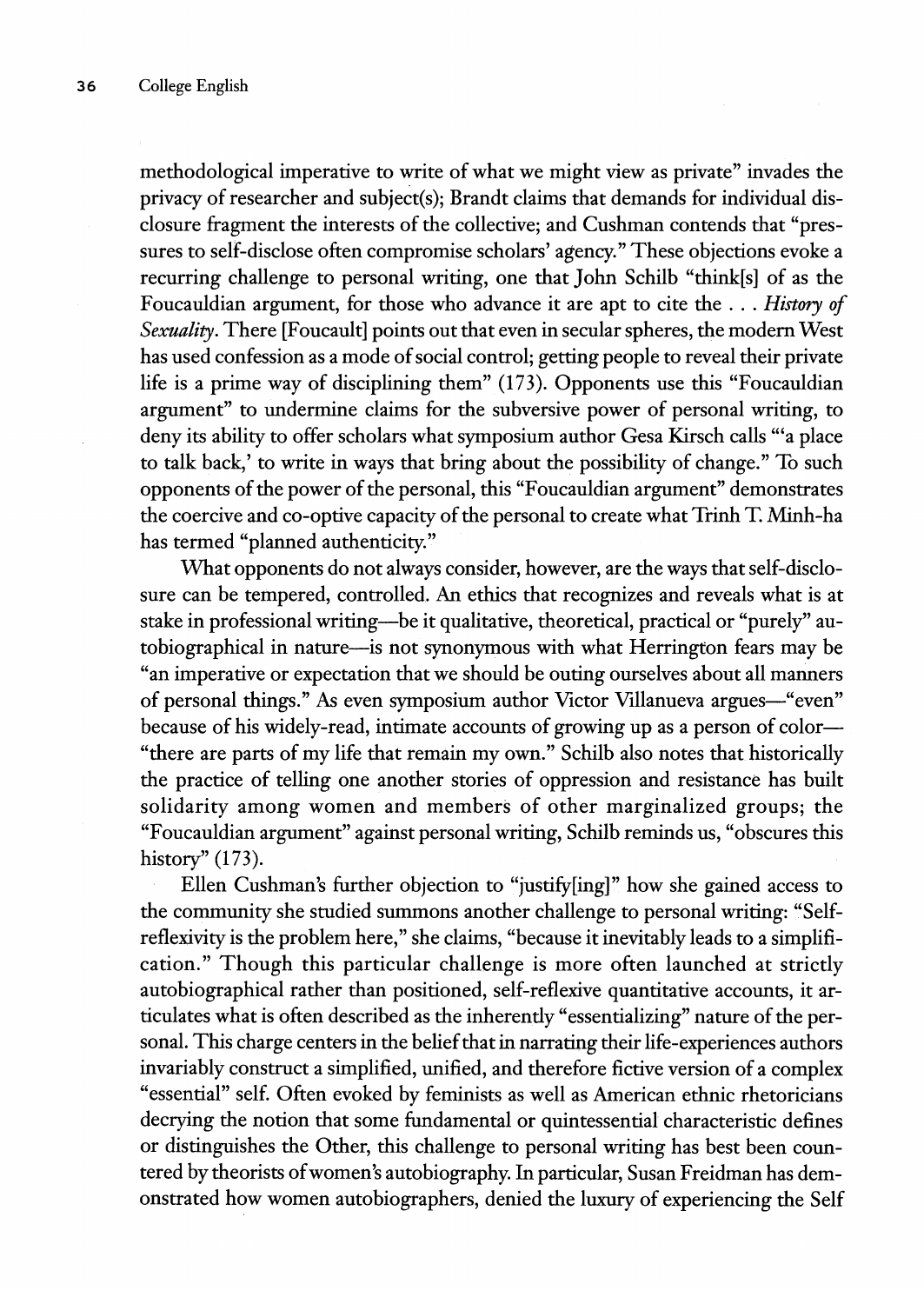as undivided or autonomous, construct a double identity; discursive representations of this identity gesture to the Self as it is socially constructed and conceived (Woman) and the self as it opposes that construction (woman). Such double gesturing creates a personal writing that foregrounds rather than covers over the gaps and fissures in the various position(s) and identities that any one of us occupies.

 Another common objection to "the personal" comes from those committed to the notion that academic discourse should be strictly attuned to the needs of read ers. Joseph Harris's grievance encapsulates this challenge: "when I read an academic article, I look for a way of rethinking my work, not for a glimpse into the life of its author" (51). Committed to an "objective" view of academic discourse, critics like Harris read personal writing as "self-indulgent," for it is not disciplined, profes sional, socially conscious. In John Schilb's words, this objection is based on the be lief that "far from being empirical reality, personal experience is a construct shaped by institutions, ideologies, and discourses" (173). This disapproval of personal writ ing further supposes that individual, autobiographical accounts of experience must diverge from socially conscious accounts; it assumes that by definition a glimpse into one's life cannot also provide a way to rethink professional work.

 Such a limited view of personal writing ignores the political work that autobi ography can do. As symposium author Victor Villanueva argues and demonstrates, autobiography can be used "as a way of knowing our predispositions to see things certain ways." Villanueva's notion of the "autobiographical mixed with the theoreti cal," a genre he calls critical autobiography, differs from "straight autobiography" because its mission is to "problematize the existential." Schilb supports such an in terpretation of the rhetorical possibilities of autobiography when he argues that "even as an autobiography reports certain events in the author's life, it can present an experience as provisionally defined and open to interpretation" (173). This sort of critical autobiography-because it seeks to "reconcile a theoretical position that argues that ways of seeing the world are contextually constituted and linguistically mediated . . . with a methodological position that strives for . . . objectivity"---often takes a mixed-genre form. In addition to Villanueva's own Bootstraps, examples of this hybrid form of personal writing include those advocated and practiced by Jane Tompkins, Keith Gilyard, Patricia Williams, and Nancy Miller.

 Nancy Miller's notion of "personal criticism," an "explicitly autobiographical performance within the act of criticism" (1) is likewise evoked in symposium author Richard Miller's conception of "nervous writing." Nancy Miller's case for personal criticism "entails the reclaiming of theory: turning theory back on itself... to per form this new writing (which is also a reading) [and which] requires the rejection of theory because theory exacts as its price the repression of feelings" (5). Richard Miller supports a conception of the personal when he seeks evidence of feelings in "writing that emerges out of nervous states, writing that produces such states, and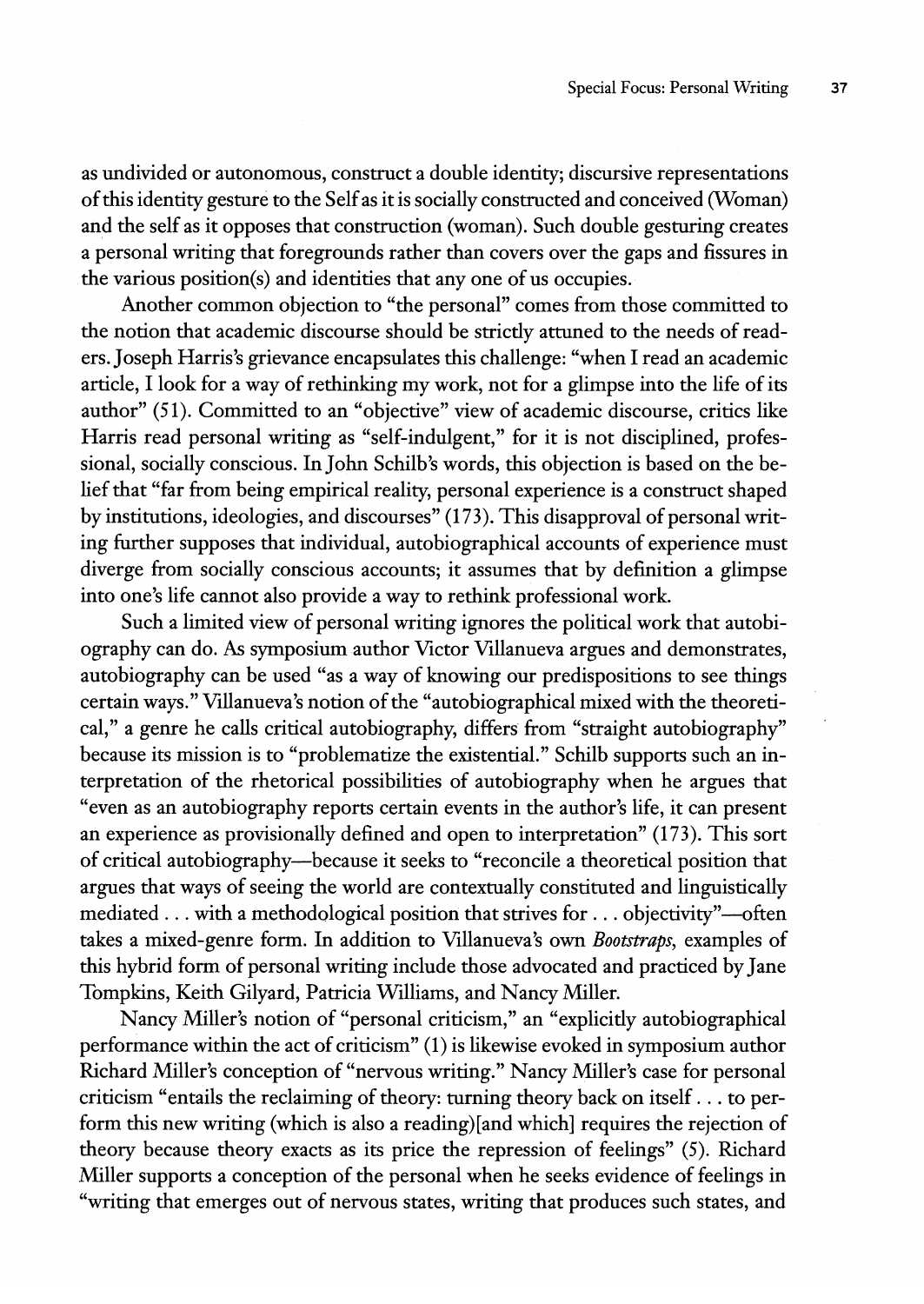writing that demonstrates ... how cultural training makes itself known in individual experience." Clearly this kind of personal writing is disciplined and socially con scious, for its goal, Richard Miller tells us, is "a better understanding of the institu tions that have most affected all our lives."

 Gesa Kirsch's symposium contribution further considers the interface of the personal with "the structures in which we work and live." But as her "May 1999" vignette describing the tension between the professional and the personal demon strates, those institutional structures dictate a politics of interpretation that disal lows certain representations of the personal. Kirsch thus makes plain the fact that the problem(s) with the personal include not just textual production (i.e., personal writing) but also other professional practices. In the symposium's Response section, Anne Ruggles Gere artfully points out that "three factors contribute to personal writing—the one who tells the story, the person or institution that elicits the ac count, and the reader or consumer of it." Symposium author Min-Zhan Lu's focus on the latter factor enhances our conception of "the personal" when she turns to "the political responsibility of the reader," that is, to textual consumption. Lu's call for us readers to "demand of ourselves the same rigorous reflexivity we ask of quali tative researchers" suggests a professional ethics that requires not just writers but also readers to position themselves responsibly. Such a discursive ethics adjudicates problems of the personal; in particular, it addresses objections like the one Cushman raises in the Response section when she questions the ways in which the personal can be "consumed and commodified by readers."

As you can see, the authors of "Politics of the Personal" represent—though sometimes without explicitly naming or recognizing-many of the varieties of rhe torical moves and genres referred to by the term "the personal": for instance, a specific, individual positioning of a researcher and/or the subjects of a qualitative study; an instance of "outing" oneself by revealing religious, sexual, ethnic, racial, or economic affiliations; an autobiographical account, a memoir; a hybrid genre of theory and autobiography; an embodied writing that examines the institutional origins of individual affect and taste; a reader's individual decision how to consume and circu late texts. Other common conceptions of "the personal" in professional academic writing include creative nonfiction, the teaching story, and the increasingly popular How-I-Came-To-Be-in-This-Profession saga.

 The second article in this section, Candace Spigelman's "Argument and Evi dence in the Case of the Personal," acknowledges many of these versions of the personal. She adds to the list too: the personal sometimes appears as an anecdote used to frame an otherwise analytical essay, as the personal essay, or the personal narrative often assigned in our students' "experience-based" writing. Her summary of the prominence of personal writing in composition, literary studies, and writing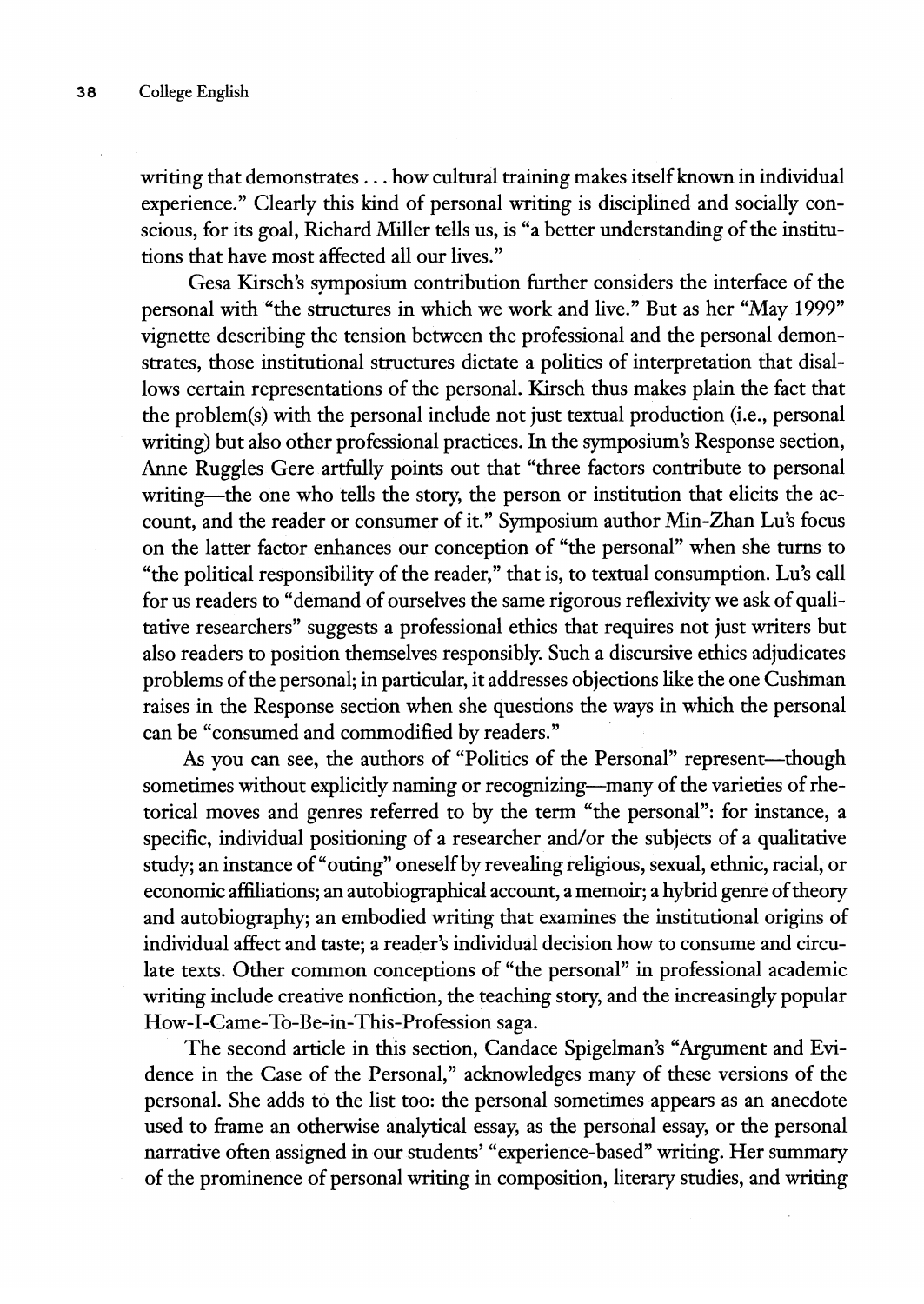instruction provides useful context for the heated debates about and challenges to the personal. In addition to the objections to the personal I have discussed above, Spigelman's essay recounts and rejoins other various threats of the personal. Par ticularly insightful is her invocation of Aristotle to argue for the logic of narrative structure and the validity of personal experience as evidence.

 Even more timely is her willingness to suggest criteria for evaluating the per sonal. As symposium author Kirsch points out in her "October 1999" vignette, many object to personal writing because "it can silence rather than enable response." Such an objector may ask, "What grounds are there for me to disagree when the article uses the personal as evidence?" Spigelman answers well when she explains the irrel evance of validity testing with respect to the personal and introduces the notion of "narrative fidelity" as a way to measure personal writing's "potential for encourag ing human understanding and moral conduct." In addition, she suggests, "we might also call upon current theories relating to teaching and particularly to writing in struction" when we evaluate personal narrative.

 In the last article of this special section, "Making Writing Matter," I also ex plore the criteria for creating and evaluating personal writing. Likewise, I work to ward defining a professional discursive ethics when I outline a process for how writers (or readers, for that matter) can position themselves responsibly through a process of embodying their responses, surrendering their reliance on resolution, reflecting on their own rhetorical motives, and inventorying the stakes of their discourse. The primary purpose of "Making Writing Matter," however, is to enact my own concep tion of "the personal." I seek to redirect our notions of personal writing away from a discovery of truth in "the" individual self and toward a conception of a social self that can be recognized or discovered in one's embodied responses. Like Villanueva and Richard E. Miller, I am committed to a notion of "the personal" that "problematizes the existential" and considers "how writing acts on the self not just how self acts on writing." The motive for what I alternately call "embodied writing" or "personal criticism" originates in individual affect; thus, its agency is material, less constrained than that presumed by a view of a writing self whose identity is only and always already written by the texts that precede it. Its agency is also collective, for it examines how tastes, affect, and knowledge are disciplined by and for particu lar, institutional realities.

 Not this preface, none of these articles, not even the sum total of their collec tive explanatory power, will resolve the ongoing debate about the proper status of "the personal" in our professional discourse or in the writing classroom. In fact, and as usual, it seems that the more we discuss, the more we find to question. Neverthe less, and further conversation notwithstanding, may the following provide you a context and a quality within which to ponder the personal.